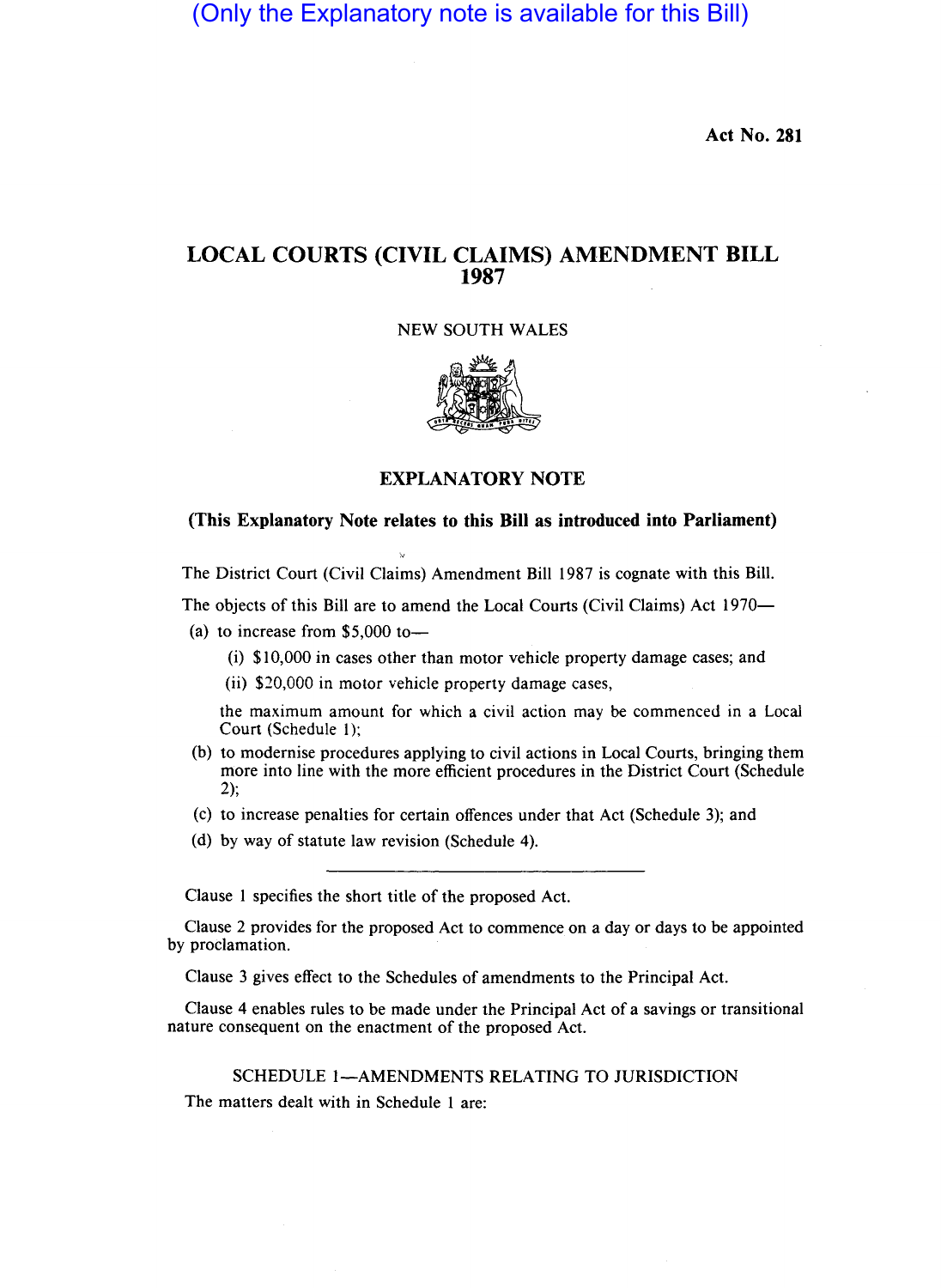## *Local Courts (Civil Claims) Amendment 1987*

#### Maximum amount for civil actions

The Bill increases from \$5,000 to \$10,000, in cases other than motor vehicle property damage cases, and to \$20,000, in motor vehicle property damage cases, the maximum amount for which a civil action can be commenced in a Local Court. (Schedule I (2)  $(a)$  and  $(b)$  and  $(3)$ ).

## Effect on maximum amount of claims for interest

The Bill provides that an amount claimed in a civil action for interest, being interest which a Local Court could order to be included in a judgment, is to be disregarded in determining the maximum amount for which a claim can be commenced in a Local Court. (Schedule  $1(2)(b)$ ).

#### Consequential amendments

Schedule 1 (1) and (2) (c) make amendments consequential on the other amendments made in this Schedule.

## SCHEDULE 2-AMENDMENTS RELATING TO PROCEDURES

The matters dealt with in Schedule 2 are:

## Seals of Local Courts

The Bill requires each Local Court to have a seal which is to be applied to documents required to be sealed under the Principal Act or any other law. (Schedule 2 (2)-proposed section 7 $A$ ). The provision conforms to section 8 (3) of the District Court Act 1973.

#### Commencement of civil action by plaint or summons

The Bill removes the requirement that civil actions in Local Courts be commenced by plaint or summons. It provides for those actions to be commenced by statement of claim and otherwise dealt with and defended in accordance with the rules made under the Principal Act. (Schedule 2 (3), (5), (6) (d), (17), (30), (35) (b), (c), (37), (39) and (40) (d)). Of the provisions to be inserted by the Bill, proposed sections 22 and 23 conform to sections 53 and 56 of the District Court Act 1973.

#### Cross-actions and set-offs

The Bill enables a cross-action, as well as a set-off, to be brought in a Local Court. These actions are referred to in the Bill as "cross-claims". The Bill also removes the restriction that one of several defendants cannot bring a cross-action unless all the defendants bring it. (Schedule 2 (1) (a), (4), (6) (a)–(c), (e)–(j), (11) (a)–(d), (12)–(16), (32) and (40) (f).

#### Change of venue

The Bill removes from the Principal Act the detailed provisions relating to the circumstances in which an action, on the application of a defendant, may be removed from a Local Court to a Local Court for another district and empowers the making of rules to regulate the procedure. (Schedule 2 (7)).

The Bill also removes from the Principal Act the detailed provisions relating to the circumstances in which a Local Court may order a change of venue where it is satisfied that a pending action or proceeding could be more conveniently or fairly tried by another Local Court and empowers the making of rules to regulate the procedure. (Schedule 2  $(9)$ ).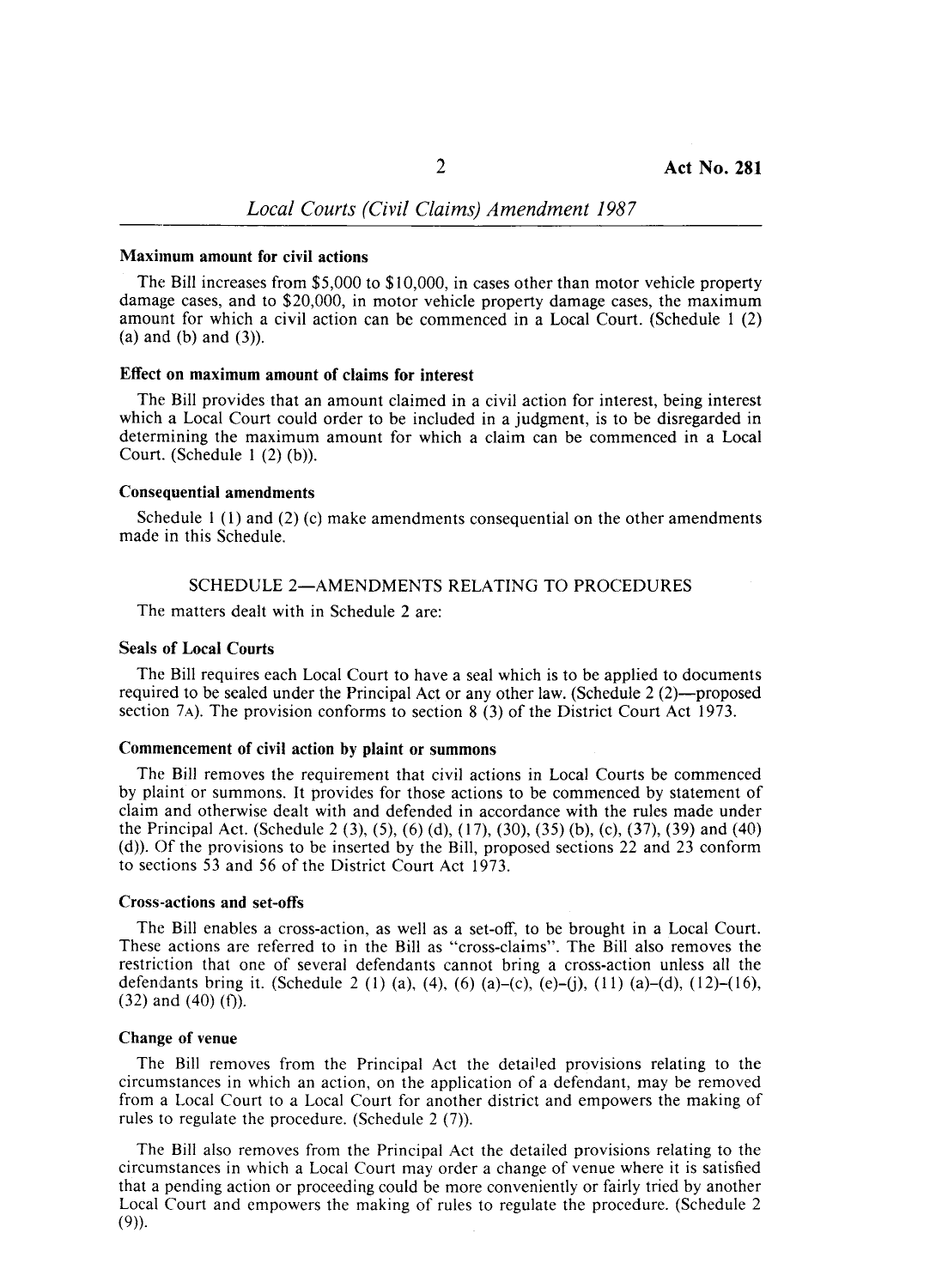#### Removal of proceedings into District Court

The Bill amends section 21B (Removal of proceedings into District Court) of the Principal Act to provide that where the District Court makes an order for the removal to it of an action pending in a Local Court, the registrar of the Local Court in which the action is pending is to deliver the relevant records to the District Court. At present, the obligation to deliver the records is imposed on the registrar of the Local Court in which the action was commenced. (Schedule  $2(11)(e)$ ).

#### Actions by minors for recovery of wages

The Bill omits section 21 (Minors) from the Principal Act. The section, which has never been availed of, enabled minors to sue for wages as if they were of full capacity. The corresponding provision in section 45 of the District Court Act 1973 was omitted in 1984. (Schedule 2 (10».

## Non-suit

The Bill omits section 26 (Procedure where a party does not appear) thereby removing from the Principal Act the detailed provisions relating to the circumstances in which a Local Court can non-suit a plaintiff who does not appear on the hearing of an action and empowers the making of rules to regulate the procedure. (Schedule 2 (18), (40) (f).

#### Entering of judgments

The Bill omits section 27 (Default judgment) and section 28 (Judgment by confession or agreement) from the Principal Act and empowers the making of rules to regulate these procedures. (Schedule 2 (1) (b), (8), (18) and (40) (f)).

## Setting aside of judgments

The Bill omits section 30 (Judgment may be set aside) from the Principal Act and empowers the making of rules to regulate this procedure. (Schedule 2 (19) and (40) (f) and  $(g)$ ).

## **Costs**

The Bill provides that costs payable as between the parties to an action are to be in the discretion of a Local Court and that scales of costs may be prescribed in the rules. (Schedule 2 (20), (26) and (40) (f). Of the provisions to be inserted by the Bill, proposed sections 33, 34 and 35 conform to sections 148A, 148B (l) and 148D of the District Court Act 1973.

#### Interest on judgment debts

The Bill gives a Local Court a discretion to order that interest not be payable on a judgment debt. It also provides that, unless a Local Court otherwise orders, interest is not payable on a judgment debt if the judgment is paid within 21 days after judgment. (Schedule 2 (21». These provisions are contained in proposed section 39 which conforms to section 85 of the District Court Act 1973.

## Judgment in respect of a claim for interest

The Bill omits section 39B (Entering up of judgment for interest) from the Principal Act and empowers the making of rules to provide for the entering up of judgment for interest. (Schedule 2  $(22)$  and  $(40)$   $(f)$ ).

3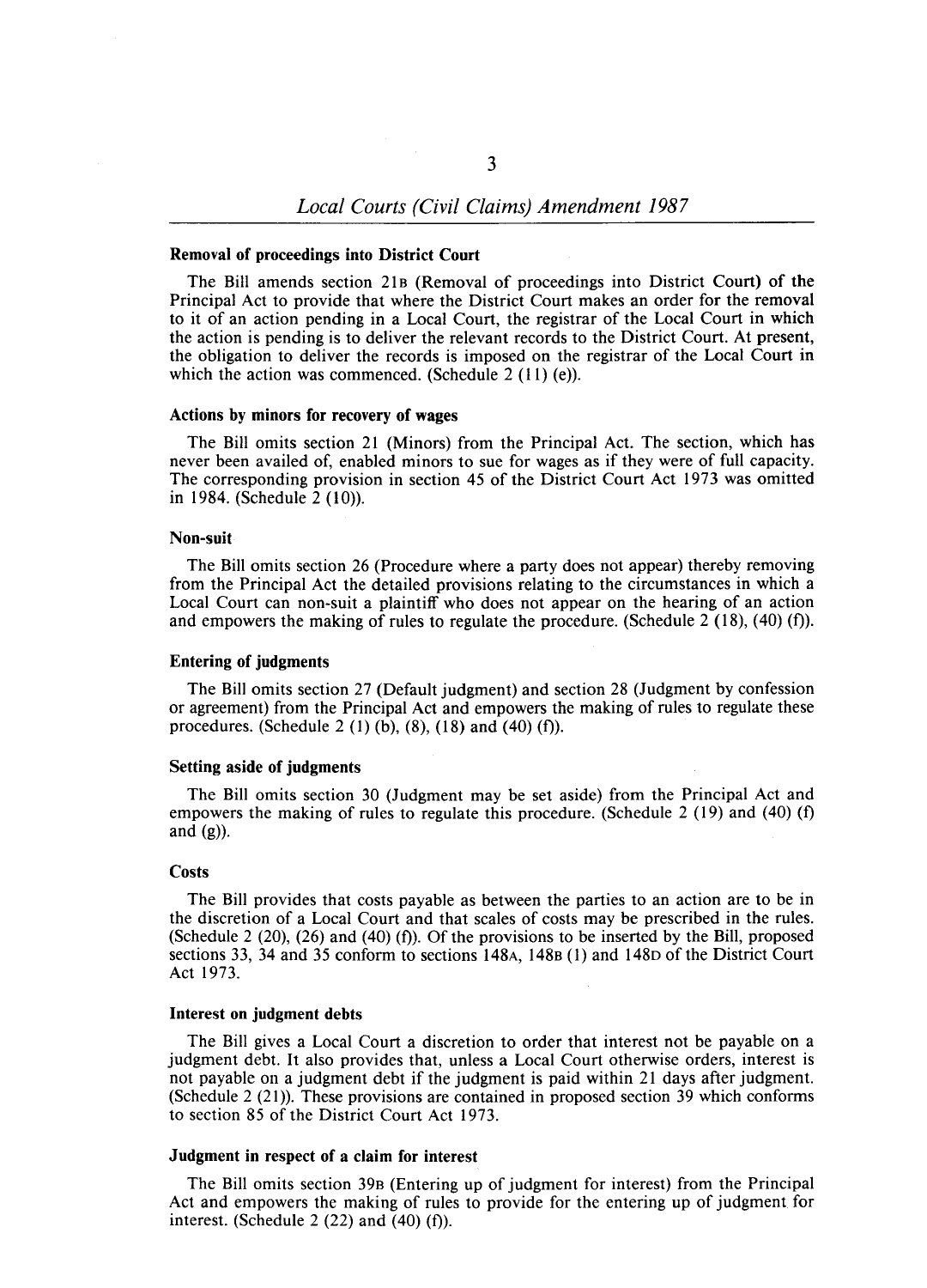## *Local Courts (Civil Claims) Amendment 1987*

## Payment of judgment debt by instalments

The Bill omits section 40 (Payment by instalments) from the Principal Act and empowers the making of rules to regulate the payment of a judgment debt by instalments. (Schedule 2 (23), (29), (33) and (40) (f).

## Summons for examination of judgment debtor

The Bill amends section 42 (Failure to attend in answer to examination summons) of the Principal Act-

- (a) to remove the requirement that conduct money must be tendered to a judgment debtor in connection with the service of an examination summons;
- (b) to impose a time limit of 3 months on the issue, at the request of a judgment creditor, of a warrant for the apprehension of a judgment debtor; and
- (c) to enable the 3-month time limit to be extended in appropriate circumstances. (Schedule 2 (25), (27), (28) and (40) (a)).

### Payment by garnishee by instalments

The Bill omits section 53 (Garnishee may pay by instalments) from the Principal Act. The section has never been availed of. (Schedule 2 (31)).

### Relief by way of interpleader

The Bill amends section 66 (Claim by third party to property seized by bailiff under writ of execution) to improve the interpleader provisions of the Principal Act by enabling a dispute as to the ownership of goods taken in execution to be brought before a Local Court without requiring the claimant to give security for the value of the goods in every case. (Schedule 2  $(34)$  and  $(35)(a)$ ).

#### Matters ancillary to hearing

The Bill empowers the making of rules that will enable a Local Court to order a party to provide further and better particulars of the party's claim or defence and that will make provision for or with respect to other matters ancillary to a hearing. (Schedule 2  $(36)$ .

#### References to documents

The Bill replaces various references in the Principal Act to a "book, deed, paper or writing" with references to a "document or thing". (Schedule 2 (24), (28) and (38». The substituted words conform to those used in the District Court Act 1973 (see, for example, sections  $64$  (1) (b) and  $91$  (2) (c)).

#### Rules

The Bill extends the rule-making powers under the Principal Act in numerous areas to enable the regulation of civil procedures in Local Courts to be brought, as far as practicable, into conformity with the regulation of civil procedures in other courts exercising civil jurisdiction. (Schedule 2 (40)).

#### SCHEDULE 3-AMENDMENTS RELATING TO PENALTIES

Schedule 3 to the Bill increases the penalties for certain offences under the Principal Act. The increased penalties are expressed in terms of penalty units. Under section 56 of the Interpretation Act 1987 the value of a penalty unit is currently \$100.